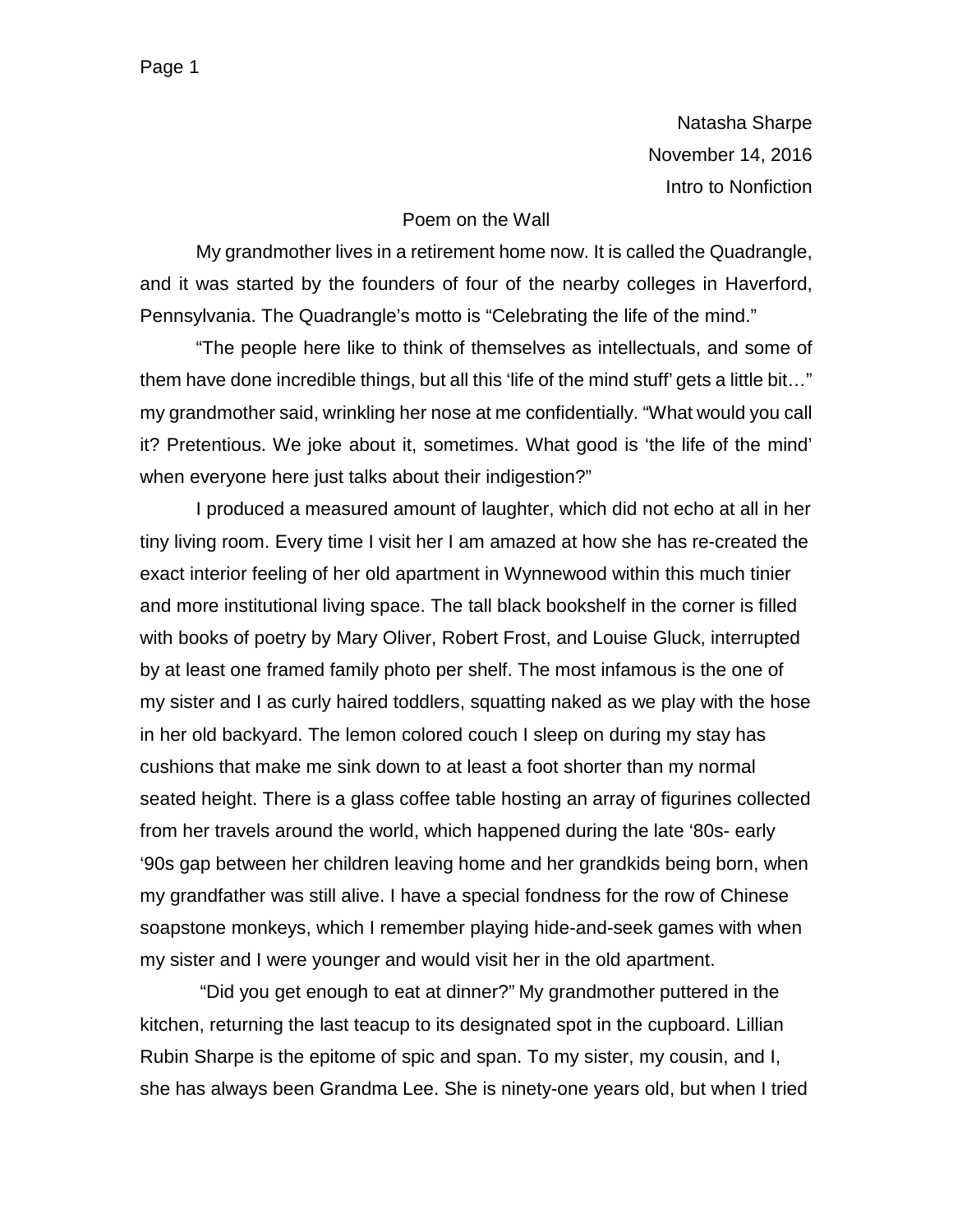to help her with the tidying, she refused. "I did something you're not supposed to do. I took two extra bran muffins from the dining hall. They have the food police on the lookout now, because too many people were taking." She unwrapped the two sweating muffins from their napkin parcels, and transferred them into a tupperware container, with slightly shaking hands. "But I only ever take something small, like these, or a piece of fruit. Some people try to get away with whole meals!"

It is only 8:00 pm, but Grandma Lee is already prepared for bed. My grandmother always has a put-together outfit, and her pajamas are no exception. During the daytime, when she is meeting with her poetry club or playing her weekly Scrabble tournament, she wears brightly colored cardigans and chunky necklaces with stones, usually turquoise. At night, she wears a classic white flowing nightgown, which looks like the one Julie Andrews wears in The Sound of Music. However, when I muse about my grandmother's true movie star dopelganger, I remember an ancient photograph of her that my dad dug out of his late father's collection. She is standing in the front yard of their suburban Pennsylvania home, feeding my infant uncle a bottle, with a shiny dark bob and laughing brown eyes, a dead ringer for Audrey Hepburn. That photo was taken in the 1950s, and what strikes me about it is not that she looks so much younger, but that she seems more relaxed. She still looks very good now, especially for 90, with sharp but delicate features, never-smudged lipstick, and a well-kept patch of fluffy chestnut hair.

"I'm practically bald!" she complains. "I keep asking my hairdresser, what can you do to hide all the bald spots?" Whenever she talks about her hair, or her appearance, she never fails to mention, with a smile, "My favorite hairdressers I ever had were you and your sister. Remember when you used to give me makeovers, and put your plastic lizard toys in my hair? Oh god, I always ended up looking like– who did I look like? Alfred E. Newman!"

She is an expert at keeping up pleasant conversation about almost anything, but my grandmother is always stressed. When we go out to a restaurant, she is concerned that the food won't be to everyone's liking. Once we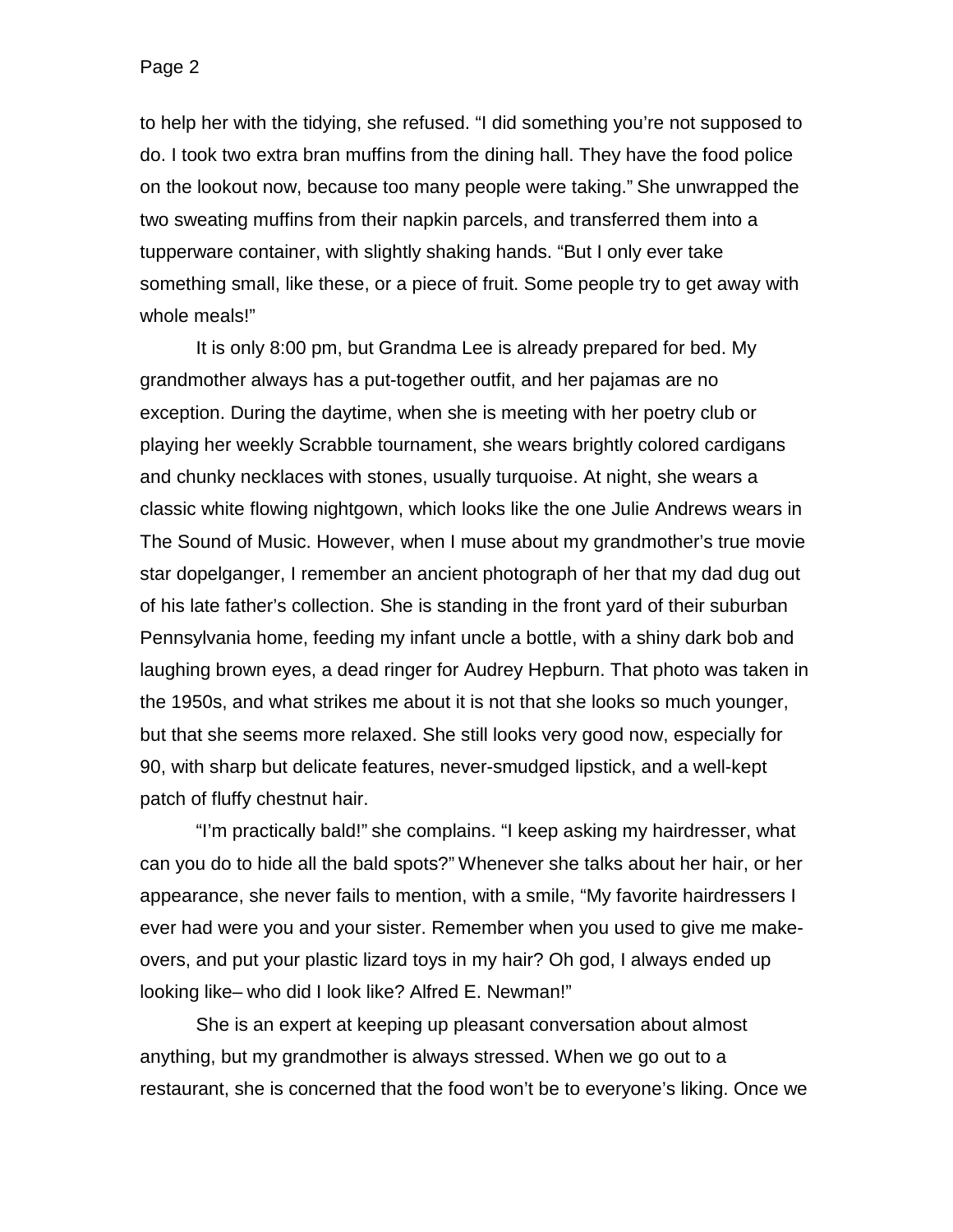went out to brunch and she sent her bacon back three times. On my last visit, she got extremely bent out of shape because the sheets on the couch had gotten wrinkled after I slept on them overnight. She was extra on-edge because my uncle was going through chemotherapy after being diagnosed with pancreatic cancer, and she couldn't sleep or go for more than a few minutes without thinking about him and feeling sick from fear. After putting away the bran muffins, she sat down next to me on the lemon-colored couch and took my hand, saying it was so good to have me come visit, as a distraction. She told me that she was crying every day, and that she wished it had been her instead of him, and at this point, she was just waiting to die. She told me that I always managed to say the right thing, which I had better, since she only has three grandchildren, and my cousin and my sister are very introverted and barely talk at all. I didn't know what to say, but I hugged her tiny, tilted body and told her I loved visiting her and was glad to be there for her and that I hoped she would have good dreams tonight that would help to distract her, too.

The following night, her poetry club put on a performance in the Quadrangle auditorium, in front of the entire community of residents. The rows of scratchy velvet-backed chairs were filled with septua-, octo-, and nonagenarians, and apparently even more were watching on their televisions from the seclusion of their private rooms. Eight members of the poetry club were scheduled to perform, and I sat through several of their trailing, metaphor-heavy accounts of beloved cats and idyllic childhoods spent in the woods before my grandmother took the stage. Her poem was short, self-aware, and to the point, and her Brooklyn-tinted voice was clear and strong in the microphone. This same woman, who had been worked up about the wrinkled sheets just 24 hours earlier, was standing at the podium reading her personal poetry in front of a packed auditorium without so much as a pause in her breath.

The poem, titled "Once Upon A Time", was about the tenement apartment in Brooklyn where she was raised as the child of Polish Jewish immigrants, fearful of the unfamiliar outside world and all the hardship it brought them. She mentioned sneaking off to the basement and playing kissing games with a little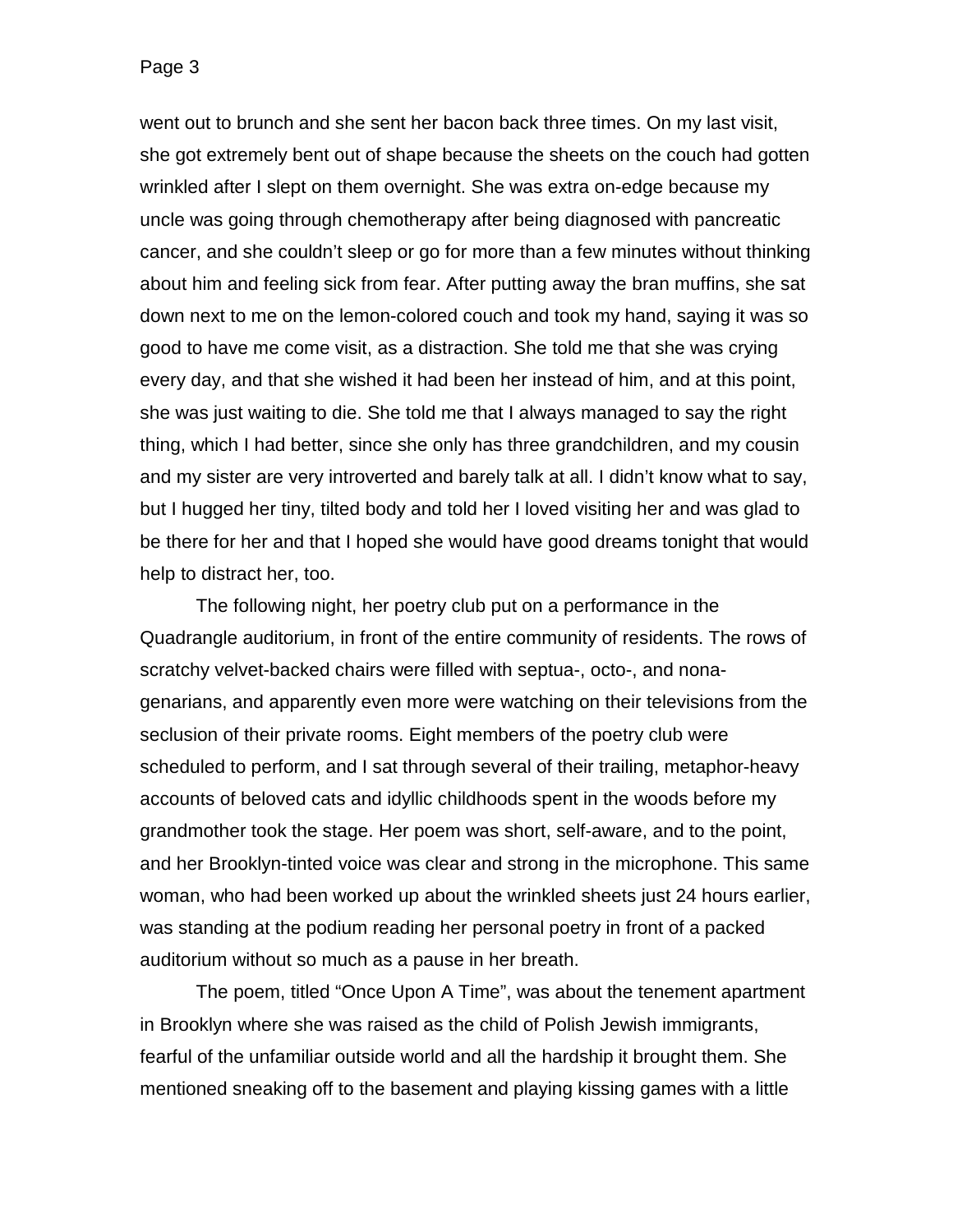boy her age, Saul, who livedin the same building. Her well-chosen, imagery-rich words told me things I had never known about her life– things that I had never thought to ask. It occurred to me that this history was my history, too.

My grandmother's voice ended in a throaty growl when she delivered her parting line, about being "delivered from the Egypt of the present" into a new day. I knew she was talking about my uncle– his suffering from the cancer, and her suffering, as his mother. The applause spattered over, and she walked off the stage, her mind clearly too occupied with its own troubled thoughts to take in the magnitude of the performance she had just given. I wonder if the worry preserved her, like a type of formaldehyde, protecting her from the exterior forces of evil in the world because they were no match for her interior forces of anxiety and dread.

"I'm a worrier, not a warrior," she said to me, later that night, holding my hand again on the lemon-colored couch, her feet in their crocheted bedroom slippers barely touching the floor.

"Grandma," I told her, looking at the silvery-blue veins running through her trembling hand, "I would say that you are both."

On the train back to Providence, I sat curled into the seat with my legs tucked against the one in front of me, scratching away in my sketchbook with a dried-out Sharpie marker while industrial Pennsylvania streamed past outside the window. Before leaving, my grandmother had given me a plastic tote bag printed with a pixelated rendition of Monet's waterlillies that she had found buried in her closet. "A little something from grandmother's attic!" Within the tote bag, she had also imparted one of the bran muffins, and a folded paper copy of the poem she had performed at the reading, which was titled "Once Upon a Time". I had asked for a copy because I wanted to remember the experience of hearing her perform it. I wanted to tape it to my bedroom wall so that the next time I was at the peak of frustration with one of my own pieces of art, I would remember that my grandmother was an artist, too.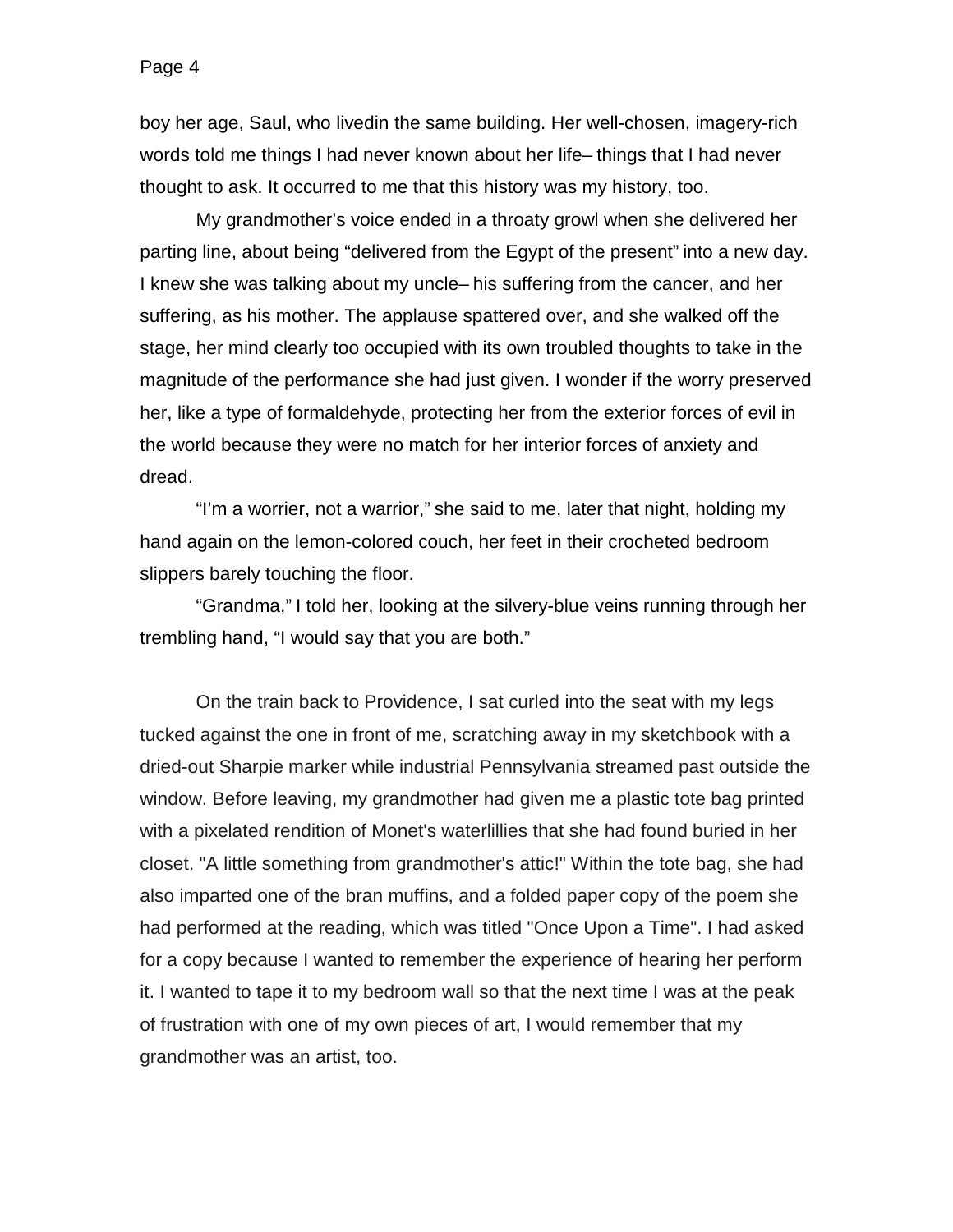I hadn't thought about her as an artist, before. She had always been quick to point out how much she envied the way my mother can paint, my father can capture a moment with his camera, and I can draw cartoons. "Some people are just gifted," she told me over the crackle of the speaker-phone when I called to ask her more about her poetry practice. "There's a woman who just joined my writing class who does these poems about Odysseus coming home to Penelope. For some time, I was the only poet in the group, but now I've got competition! I both admire her and dislike her because she's so damn *smart*. But she's an inspiration, and I tell myself, I can't be jealous of other peoples' gifts."

The writing group is one out of the dozens of active "extracurricular" clubs at the Quadrangle. Many of the residents were professors or academics before they retired, and some were even professional, published writers. "We have people who are very gifted, and people who are just trying their hand at it." There are twenty people in the class at this point, which my grandmother says is "too many". They meet twice a month to critique the submissions, which range from memoirs, to satire, to poetry, like her own.The group is led by a 90-year-old former English teacher, who insists that the feedback given in the workshops should be positive, or at least constructive. "We get to know people in a way we would never get to through other encounters," she tells me, and I reply that the interactions I have with my classmates in our studio critiques sometimes feel that way, too. Most people at the Quadrangle write about the past and their memories. Once a year, the teacher compiles and edits a selection from all the workshop submissions into a community publication called "The Quadrant". This year, my grandmother's poem "Once Upon A Time" has been selected, as well as another one that she wrote about her own grandmother.

"I get more satisfaction out of writing poetry than prose, I guess because I'm an emotional person," she ponders during our phone call, and I scribble furiously in my notebook, trying to catch all of her words. The inspiration for "Once Upon A Time" came from a vision she had of the apartment building in the New Lots neighborhood of Brooklyn where all her relatives lived in the 1930s. "The façade of the building split, and opened toward me like a dollhouse," she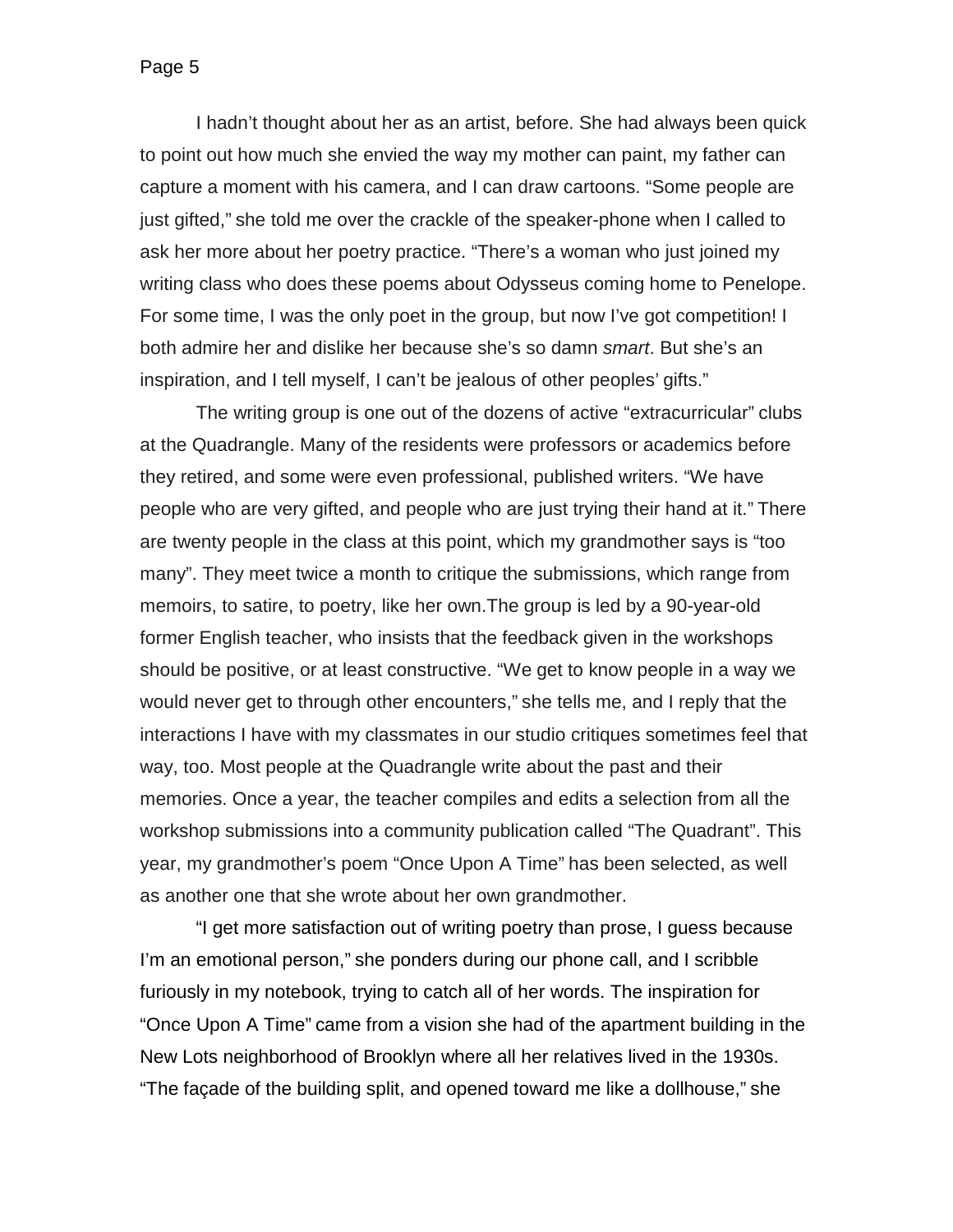recants. "I could see all of my relatives inside." She had an aunt, on the sixth floor, who was always in mourning because her child died young. He was a cute little red-haired boy who got a mastoid infection in his ear, and then was gone. As a child, my grandmother remembers seeing her adult relatives doubled over on the bed, wailing from the loss. "My parents never should have brought me there." She has never forgotten the feeling of that fear, of seeing the adults in her life completely shed their appearance of sturdiness and control. "We lived in that house for a brief time during the Depression, when my mother had nowhere else to go. You probably don't want to hear about this, but she had a miscarriage while we were living there. It was before my brother was born. I was five years old, and I remember blood all over the sheets. I didn't know what a miscarriage was. I thought my mother was going to die."

Nobody in her family expected her to go to college, although she excelled in high school. She was assigned to the "commercial" track as opposed to the "academic" one, receiving vocation-oriented training to become a secretary. Despite this uninspiring placement, her outstanding grades qualified her for "rapid advance", meaning that she was able to graduate at age 16. Her close friend Estelle had also grown up with immigrant parents, but at this time had an American stepmother who insisted that young women should attend college. Through Estelle's daily persuading, my grandmother eventually worked up the courage to take the night classes required for admission to the City College of New York. She was interested in becoming a lawyer, but had no examples proving that to be a realistic option for a young Jewish woman coming out of a low-income immigrant family. Instead, became a teacher.

"I had always enjoyed writing compositions for my English classes, and I thought that if I could help just one person, it would be worth it." Lillian taught for a number of years, in middle schools and high schools throughout New York, and later in Philadelphia, after she moved there to marry my grandfather, Malcolm the dentist. She stopped working to raise the sons who grew up to be my uncle Ron and my father, Stuart, but stayed involved with the causes she cared about by volunteering as an abortion counselor at Planned Parenthood and directing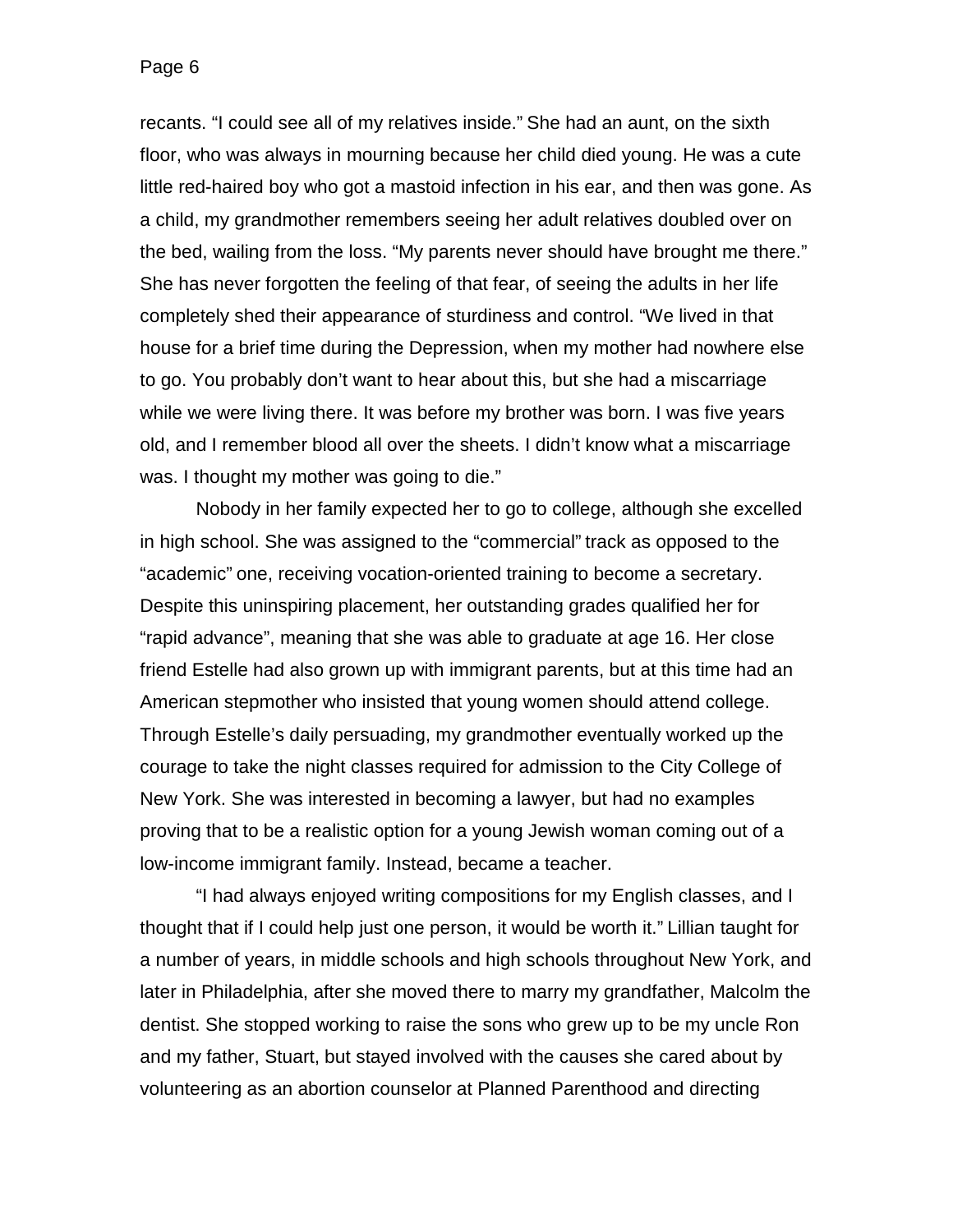Junior Great Books for the Delaware Valley. "We would go into schools with a list of great books, to get the kids reading outside of school, away from censorship or grading. That was always very important to me."

She started writing poems in the '80s, through a series of classes offered for Jewish women at the YMCA. The organization was aimed toward women who were "coming out of the home", breaking free from their domestic responsibilities to improve their education and feed their minds. Many of the women enrolled ended up divorcing their husbands and taking on their own careers. The local rabbis were not thrilled. My grandmother met an instructor she liked there, and asked if he would start a writing class. "He was a terrible poet, but a wonderful teacher." There were five women in the class, and he asked them to fill a book with their own poetry, which they called "Voices of Five Women". My grandmother submitted it to 70 different publishing houses, but none of them picked up the draft. "We were unpolished, I guess. But some of the publishers did encourage us to submit to anthologies, as individual writers. I don't think any of us ended up doing it, but it was a nice encouragement."

Then, she says, she didn't write for many more years, until she moved to the Quadrangle in 2010. "I'm 90 years old, and my access to my vocabulary isn't what it used to be," she says, though I have always thought of her as one of the most articulate members of my family. "Thank God for the Thesaurus." She does reflect though, that having more distance and perspective from the poems she composed earlier in her life has greatly improved her abilities as an editor. She asks me if I have an interest in writing poetry. I tell her I do, but that I am still struggling with narrative writing, which I see as Step One before diving into the even murkier realm of the abstract. "Do it sooner, rather than later", she advises me. "And bring something you've written to show me when you visit in December."

"Once Upon A Time", taped to my paint-peeled bedroom wall, is one of many poems that she is proud of. Grandma Lee says that her favorite moments are when the poems pour out of her organically, and she feels as though some other power is guiding her hand. She quotes to me the line she is most proud of,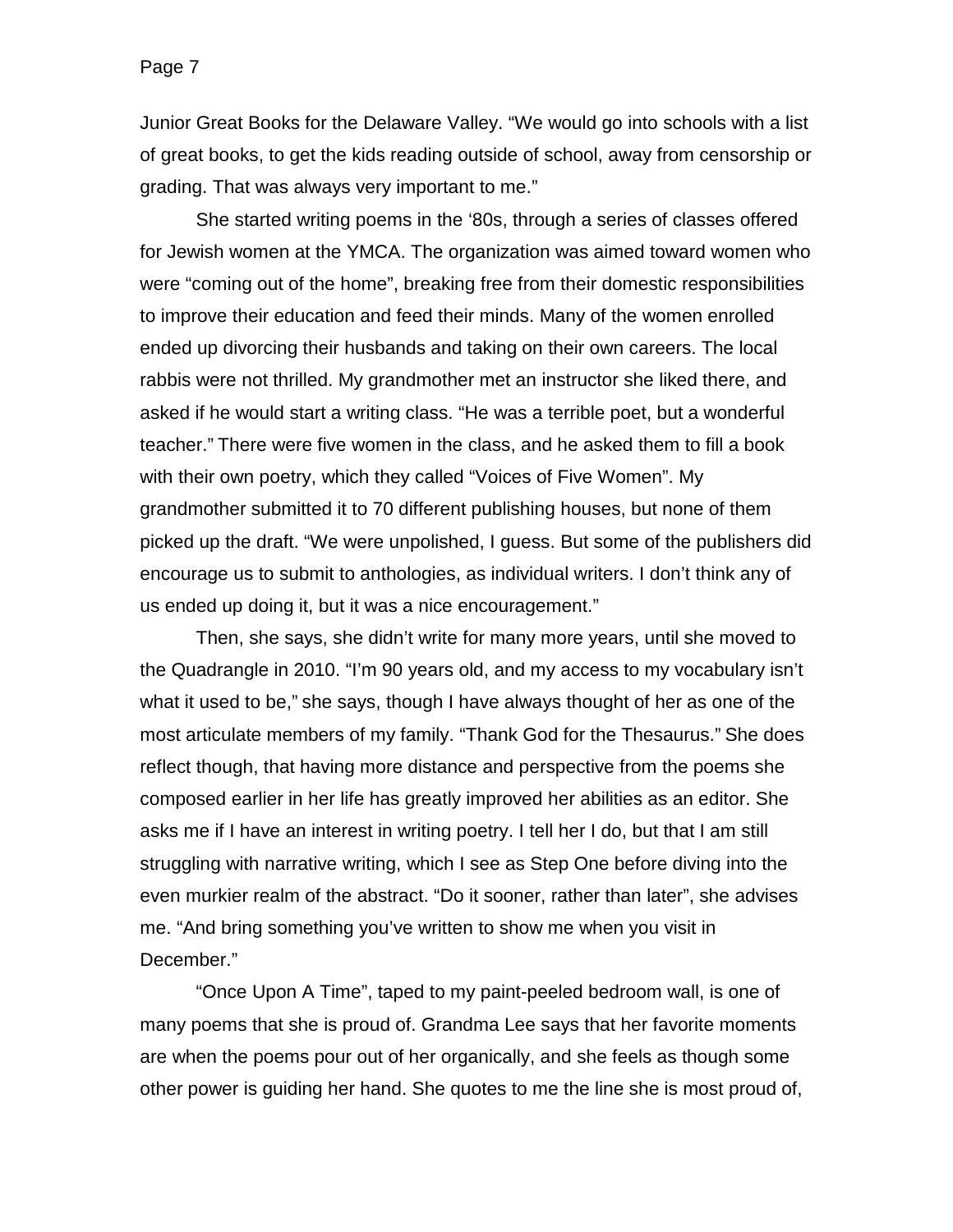from a poem she wrote during the '80s about visiting a nude beach. "I saw a man running alongside the water, no clothes on, just his body and nature," she remembers. "I fell in love with him because he looked so free. The poem goes, 'I take him for a lover, safe from time and touch, in the amber of my eye.'" She tries to use as few words to encompass as much meaning as possible, and is most satisfied when her emotions can be successfully condensed.

My hand absent-mindedly doodles bug-eyed cats and dogs in the margins of my notebook during our conversation. Drawing comes easily to me, and writing is harder. I have a pile of notebooks filled with scrapped attempts at short stories, autobiographical accounts, and even a few feeble stabs at poetry, which are the most embarrassing fragments of all. But if my genes are as good as my grandmother's and I get to live until ninety-one, perhaps there will be time to grow past these inhibitions and into a more graceful phase of life, like the one I see her in now. In old age, the practice of creative expression has shed much of its sense of pressure and high standards, and has transformed into a catalyst for communication between her past, her present, and the people she loves. Her poem on my wall reminds me.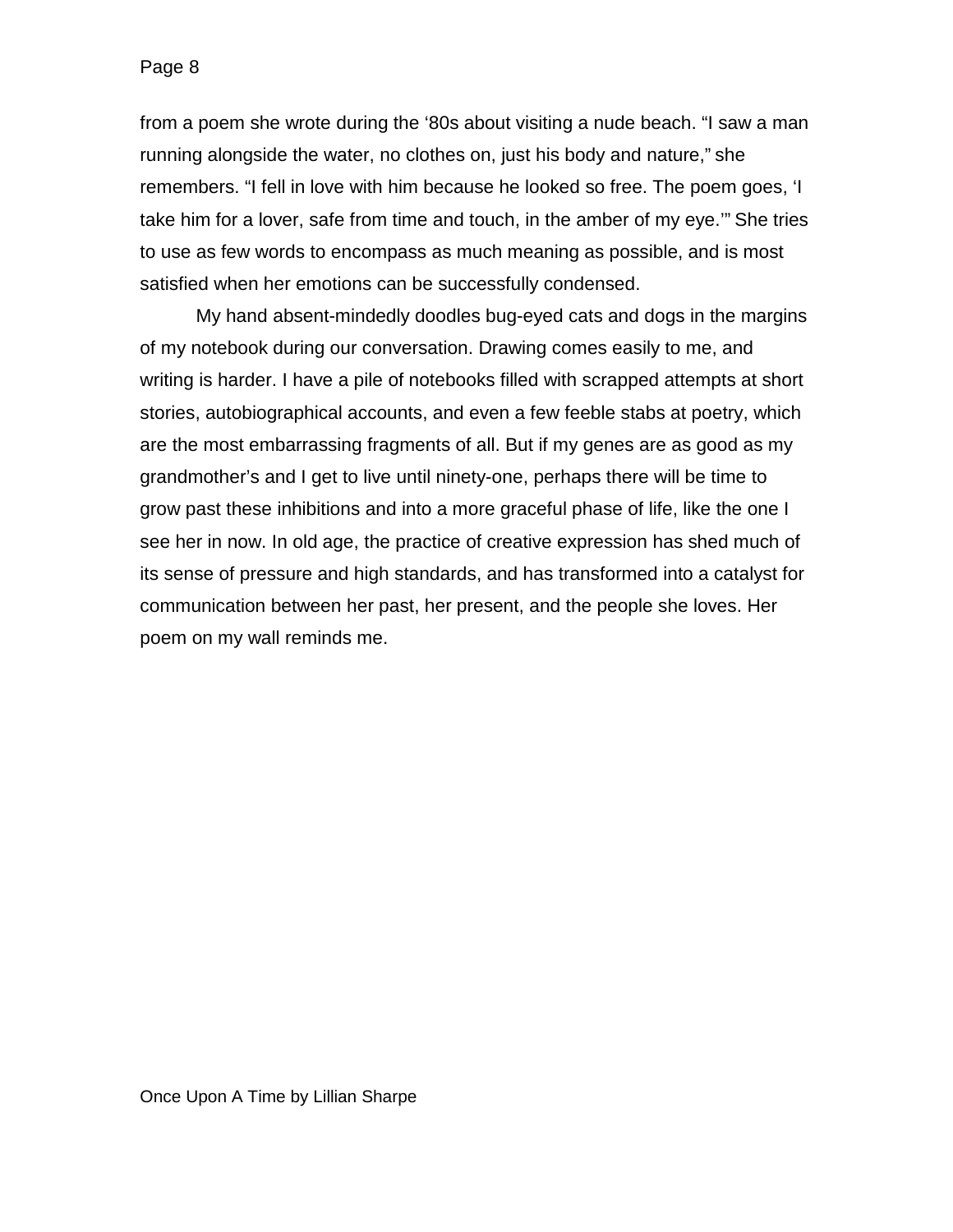The brick facade removed From the tribal tenement The apartments stand open Like Joseph Cornell boxes Crammed with memories.

At irregular intervals Dolls emerge Turn slowly Like porcelain figurines On antique clocks, Pause… And move to their assigned places.

The dolls: Grandparents, aunts, Uncles, and cousins All lived here A primary school where I read From their books of sorrow

Aunt Lily offers a bowl of fruit Her door always open-Her door First entry to grief. A child's death Dried up the thin milk of her joy.

In the apartment below, Uncle George Has exchanged the Word For the Worker. Aunt Eva, discarded on Sundays for Lena, The fellow traveller Welcomes us with a kiss.

On the top floor, Cousin Pearl, princess In a tower, fair daughter of dark mad Gypsies, dreams above the turmoil. Mirror-obsessed, forever combing her hair Lends her face to every storied girl.

Her father spews curses at the gypsy mother She laughs and dances out to Rose Land. The villain beats his only son, Saul Saul, the scapegoat, I take him by the hand Down to the cellar- birthplace of dread Haunt of Jack the Ripper, Frankenstein, and Hyde Into the cellar- hiding place of the Chosen Out of the cellar- locus of death.